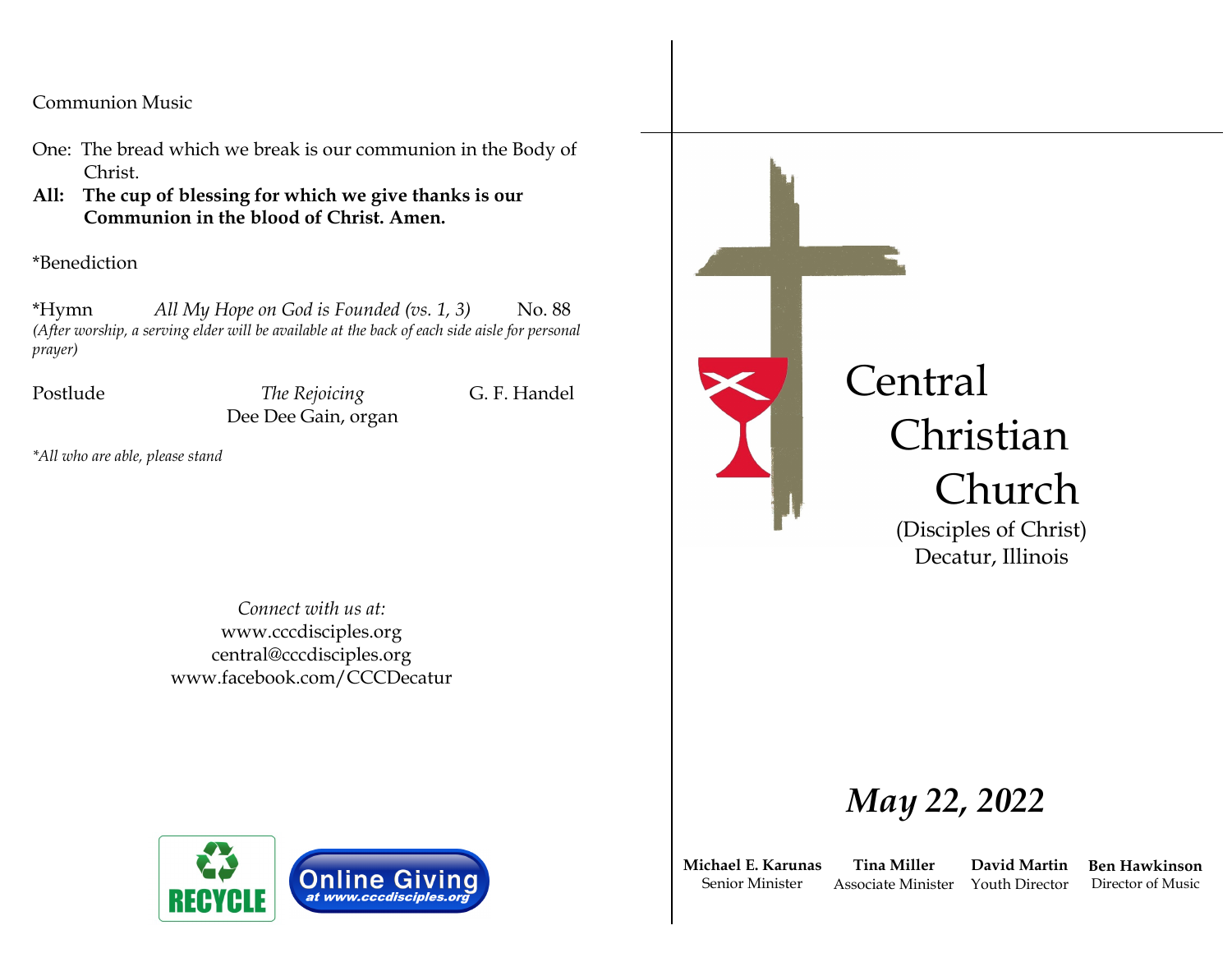# **ORDER OF WORSHIP**

*Sharing Christ. Changing Lives. Delivering Hope.*

| $\epsilon$ and $\epsilon$ and $\epsilon$ and $\epsilon$ and $\epsilon$ and $\epsilon$ and $\epsilon$                                                                                                                                                                                                                                          |                                                |                                                                          | Pastoral Prayer                                                                                                                                                                                                                                                                   | Michael E. Karunas             |
|-----------------------------------------------------------------------------------------------------------------------------------------------------------------------------------------------------------------------------------------------------------------------------------------------------------------------------------------------|------------------------------------------------|--------------------------------------------------------------------------|-----------------------------------------------------------------------------------------------------------------------------------------------------------------------------------------------------------------------------------------------------------------------------------|--------------------------------|
| Prelude                                                                                                                                                                                                                                                                                                                                       | Pomp and Circumstance<br>Dee Dee Gain, organ   | Edward Elgar                                                             | (8:00) Prayer Response<br>(10:30) Special Music, Carmen Dunn                                                                                                                                                                                                                      |                                |
| Words of Welcome                                                                                                                                                                                                                                                                                                                              |                                                | Tina Miller                                                              | <b>Offertory Invitation</b>                                                                                                                                                                                                                                                       |                                |
| *Opening Hymn                                                                                                                                                                                                                                                                                                                                 | Love Divine, All Loves Excelling (vs. 1, 3, 4) | No. 517                                                                  | *Doxology                                                                                                                                                                                                                                                                         |                                |
| <i>*Responsive Reading</i>                                                                                                                                                                                                                                                                                                                    |                                                |                                                                          | <i>*Prayer of Dedication</i>                                                                                                                                                                                                                                                      |                                |
| Leader: What a happy morning! The risen Lord is with us.<br>People: We desire to know our risen Lord.<br>Leader: Christ is always by our side. He wants us to know<br>his presence.                                                                                                                                                           |                                                |                                                                          | (8:00) Special Music<br>$(10:30)$ Anthem                                                                                                                                                                                                                                          | Carmen Dunn<br>Pilgrim Journey |
| People: May our eyes be opened to the presence of<br>our risen Lord.                                                                                                                                                                                                                                                                          |                                                |                                                                          | <b>Scripture Reading</b>                                                                                                                                                                                                                                                          | Luke 24:28-35                  |
| *Invocation                                                                                                                                                                                                                                                                                                                                   |                                                | One: The Word of God for the People of God.<br>All:<br>Thanks be to God. |                                                                                                                                                                                                                                                                                   |                                |
| *Lord's Prayer                                                                                                                                                                                                                                                                                                                                |                                                |                                                                          | Sermon                                                                                                                                                                                                                                                                            | Getting Un-Stuck from Grief    |
| Our Father, who art in heaven, hallowed be Thy name.<br>Thy kingdom come.<br>Thy will be done on earth as it is in heaven.<br>Give us this day our daily bread.<br>And forgive us our debts as we forgive our debtors.<br>And lead us not into temptation, but deliver us from evil.<br>For Thine is the kingdom, and the power and the glory |                                                |                                                                          | Invitation to Discipleship                                                                                                                                                                                                                                                        |                                |
|                                                                                                                                                                                                                                                                                                                                               |                                                |                                                                          | *Communion Hymn Here at Thy Table, Lord<br>No. 384<br>(In Christ's name we welcome all persons into membership into the church by confession of faith<br>and baptism or by transfer of membership. Please step to the front pew during the singing of this<br>Hymn of Communion.) |                                |
| forever, Amen.                                                                                                                                                                                                                                                                                                                                |                                                |                                                                          | Meditation                                                                                                                                                                                                                                                                        | <b>Bruce Campbell</b>          |
| *Gloria Patri                                                                                                                                                                                                                                                                                                                                 |                                                | No. 35                                                                   | Words of Institution                                                                                                                                                                                                                                                              |                                |
| <b>Graduation Sunday Recognition</b>                                                                                                                                                                                                                                                                                                          |                                                |                                                                          | Prayer of Consecration<br>David York                                                                                                                                                                                                                                              |                                |
| Prayer Hymn                                                                                                                                                                                                                                                                                                                                   | My Jesus, I Love Thee $(vs. 1, 3)$             | No. 349                                                                  | (All believing Christians are invited to share in the Lord's Supper, regardless of church<br>affiliation.)                                                                                                                                                                        |                                |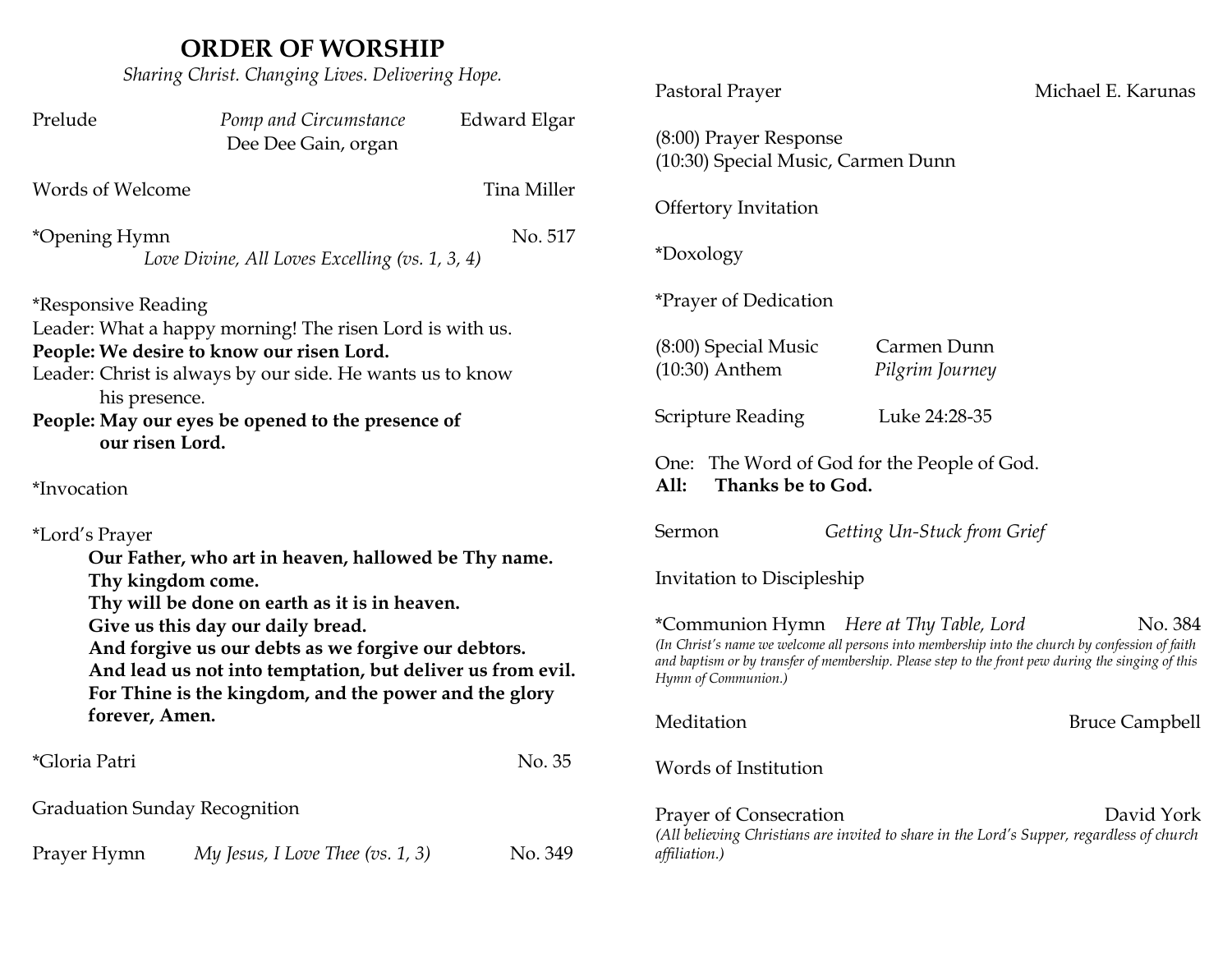### **Members**

Barbara Tyler Karma Lynn Carpenter Unique Hess Evelyn Sanders Gretchen Barron Linda Kuhns David Ash Morris Birkhead David Poisel Herb & Duff Knudsen Bob & Pat O'Connell Larry Pepper Susie Bean Tessa McCoy Sarah, Chad, & Amelia Jennings Lauren McLemore Helen Ryan Dean Gray Bob Logan

## **We Pray for Those in the Military:**

Bobby Backes (nephew of Keith & Jeannie Backes) Trysten Hall (son of Sheila & Charles Hall, great-grandson of Lawrence & Sally Thicksten) Katy & Matt Holden (granddaughter & grandson-in-law of Nancy Ellen Taylor) Phillip Johnston (son of Becky Johnston) Mitchell Lucas (grandson of Nancy Ellen Taylor) Jeremiah & Rachel Singletary (great-nephew of Marilyn Ward) Preston Wade (son of Larry & Karen Wade) Lucas Ward (grandson of Marilyn Ward)



### **Members in Nursing Home & Assisted Living**

Doris McArty (Imboden Creek) Arlene Penn (Imboden Creek) Zettie Stern (Imboden Creek) Nancy Turner (Imboden Creek) Merle Chapman (Imboden Creek Gardens) Elaine Hynds (Imboden Creek Gardens) Wanda Poisel (Imboden Creek Gardens) Marilyn Riley (Randall Residence) Max Sperry (Randall Residence) Glen & Arlone Dalluge (Randall Residence) Doris Matey (Hickory Pt Christian Village) Ellen Sheffer (Hickory Pt Christian Village) Joan Smith (Heritage Health) Bess King (The Glenwood) Bob & Chloe Hoaglin (Vonderlieth) Jean Booher (Primrose)

### **Friends & Family**

Misty Mochel (friend of Marci Baumann) Diane Lockwood (Friends of Nancy Ellen Taylor) Barb Disney (Friend of Penny Rutherford) Shannon Francisco (Friend of Bob Smith) Janet May Carpenter (mother of Karma Lynn Carpenter) Michael Moran (son in law of Larry & Marla Winkleblack) Jill Bolin (Larry & Marla Winkleblack's daughter) Carrol Virt (father of Diana Ritter) Juanita Churchill (mother of Theresa Fulk) Ruth Albin (family of Nancy Ellen Taylor) Michelle Yeager (daughter of Gail Prince) Mac Funk (son of Steve & Carrie Funk) Edna Straghan (mother of Kathy Kauzlarich) Stacy Dill (friend of Donna Dash)

**Friends & Family, continued**

Jim Nuernberger (friend of Jim & Debbie Hoffert) Curt Jackson (cousin of Nancy Ellen Taylor) Harriette York (mother of David York) Ron Price (brother of Debbie Hoffert) Vickie Jacobs (daughter of Maria Jacobs) Jeff Powers (son-in-law of Dave & Nita Phillips) Jane Spires (friend of many CCC members) Debbie Seitz (friend of Julie & Ken Jacoby) Jackson (friend of Janelle Beedle) Mary Teller (cousin of Steve & Carrie Funk) Kim Klotz Schuhardt (relative of Mary Jane Oliver) Linda & Wayne Mollohan (friends of Nancy Ellen Taylor) Mark Demoulin (son of Jahala Demoulin) Robert A. Young (father of Michele Bafford) Cecelia Adams (granddaughter-in-law of Ed & Joy Adams) Lena Rutherford (niece of the Rutherford families) Jackie Pepperman (niece of Maria Jacobs) Bob & Jane Campbell (brother & sister-in-law of Bruce Campbell) Maya Anthony (friend of Liz Campbell) Dick Martin (friend of Jim Bednar) Kay Green (friend of Penny Rutherford) Bradley Day (friend of Charles & Sandra Hunter)